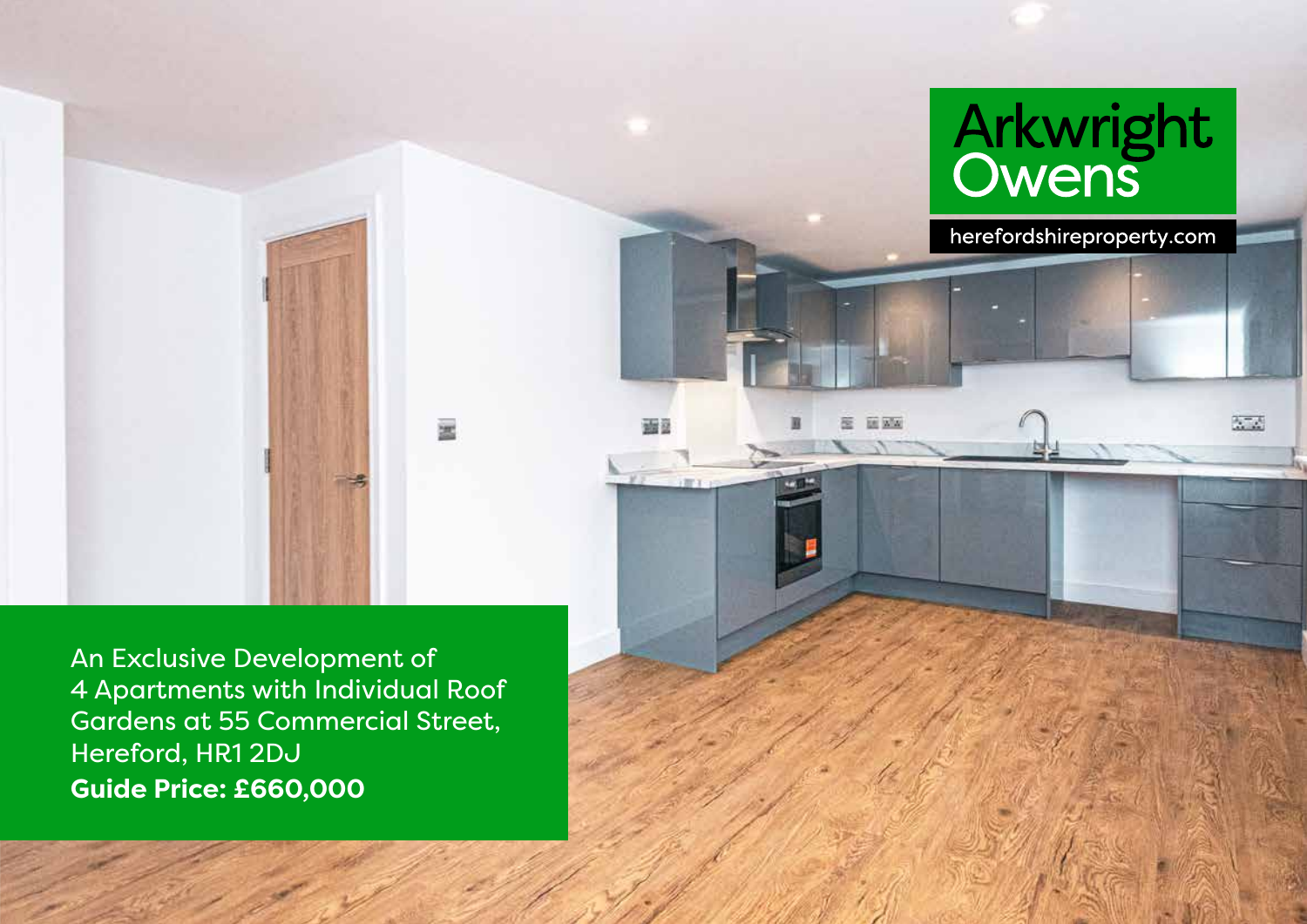### **Location**

The County of Herefordshire is renowned for its natural beauty and fertile agricultural land. Herefordshire is noted for the traditional Hereford cattle and for its orchards from which cider has been manufactured for centuries. Herefordshire is part of the West Midlands administrative area and Rotherwas Industrial estate is home to the new technologies which provide employment for differing age groups with a population of 60,000 and 190,000 in the small market towns and villages.

#### **Situation**

The City is about 140 miles north-west of London and 50 miles south west of Birmingham. Communications to the motorway network are accessible from Ross-on-Wye at Junction 4 of the M50, some 15 miles south of Hereford. The A49 links with Shrewsbury in the north and the M5 for north and south connections at Worcester some 25 miles west of Hereford.

### **Description**

55 Commercial Street is a mixed use redevelopment scheme within a substantial 1970's building facing north-east fronting the pedestrianized street. The building is not listed but within a Conservation Area. The apartments are arranged above a ground floor retail unit with on-street access to the common parts with cycle store, waste management room and stairs to the first & second floors with access to the first floor roof gardens for each apartment.

### **Demand for apartments to rent as short lets or corporate lettings**

There is a high demand for properties within the centre of the City for all forms of renting including assured shorthold tenancies, holiday lets, Air BnB and Corporate lettings. By buying all four dwellings an investor would be expected to manage the residential parts of the building providing cleaning of



the common parts including the waste management area, cycle store and insuring the property and carrying out periodic maintenance.

### **Apartments Specification**

- Water heating system Ariston with electric radiators controlled by Smart Thermostat.
- Hotpoint kitchen appliances fridge, oven, induction hob
- Extraction Fans
- Individual roof terraces
- Shower rooms with mirrors
- Bedroom wall lighting
- Sliding pocket doors
- Brushed Stainless steel light switches & wall power sockets
- Engineered wood effect flooring

#### **Tenure**

All apartments are sold as virtual freeholds on 999 year leases with a ground rent of £165:00 per annum. The individual leases will mention a service charge to cover Buildings Insurance, window cleaning and general maintenance.



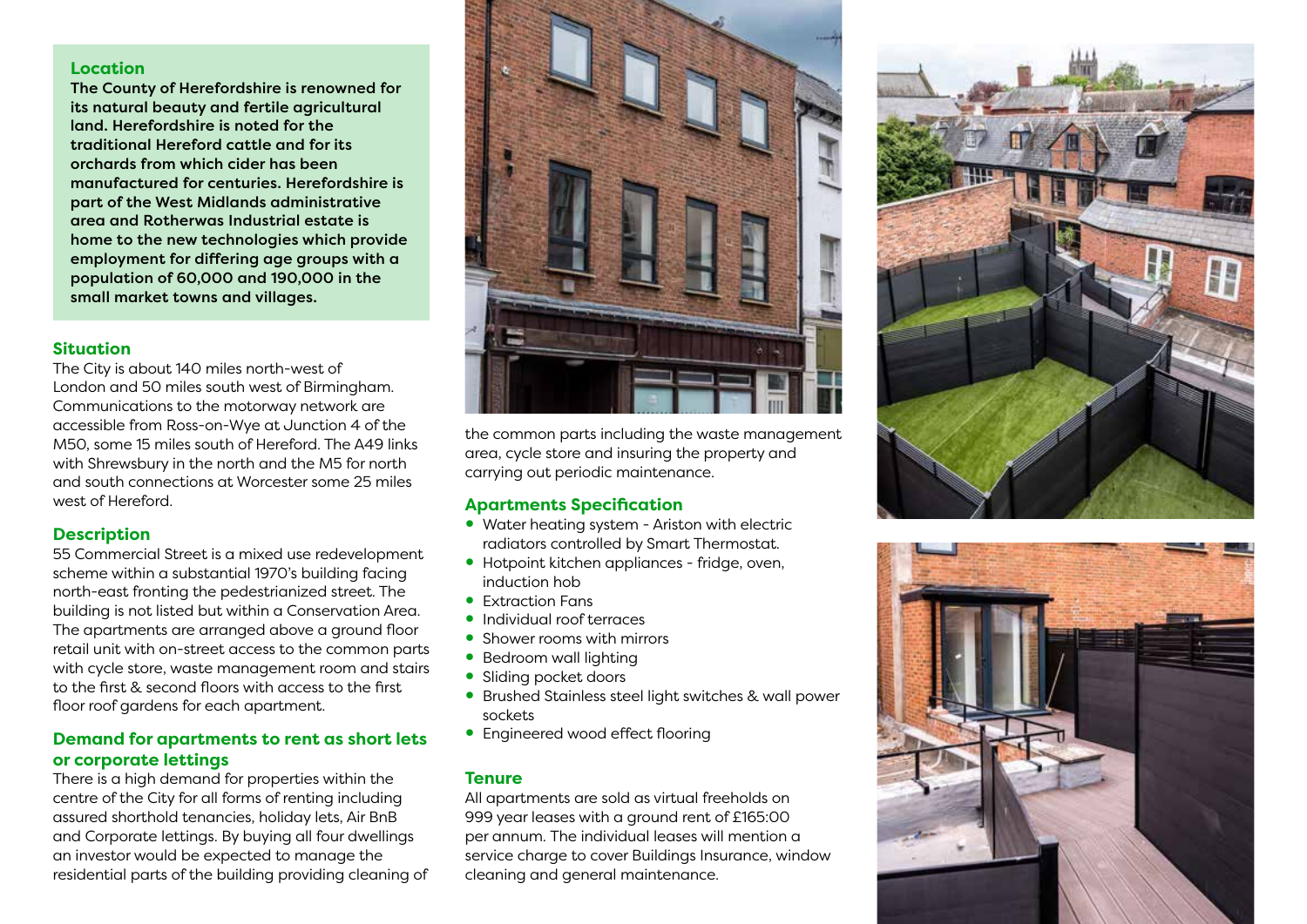# **First Floor**



BOI.  $35 - 100$ 

**Apartment 1** 

407 sq.ft (37.82 sq.m) with four windows over-looking Commercial Street. **Apartment 2**  329.4 sq.ft (30.6 sq.m) with pedestrian access onto its roof terrace.







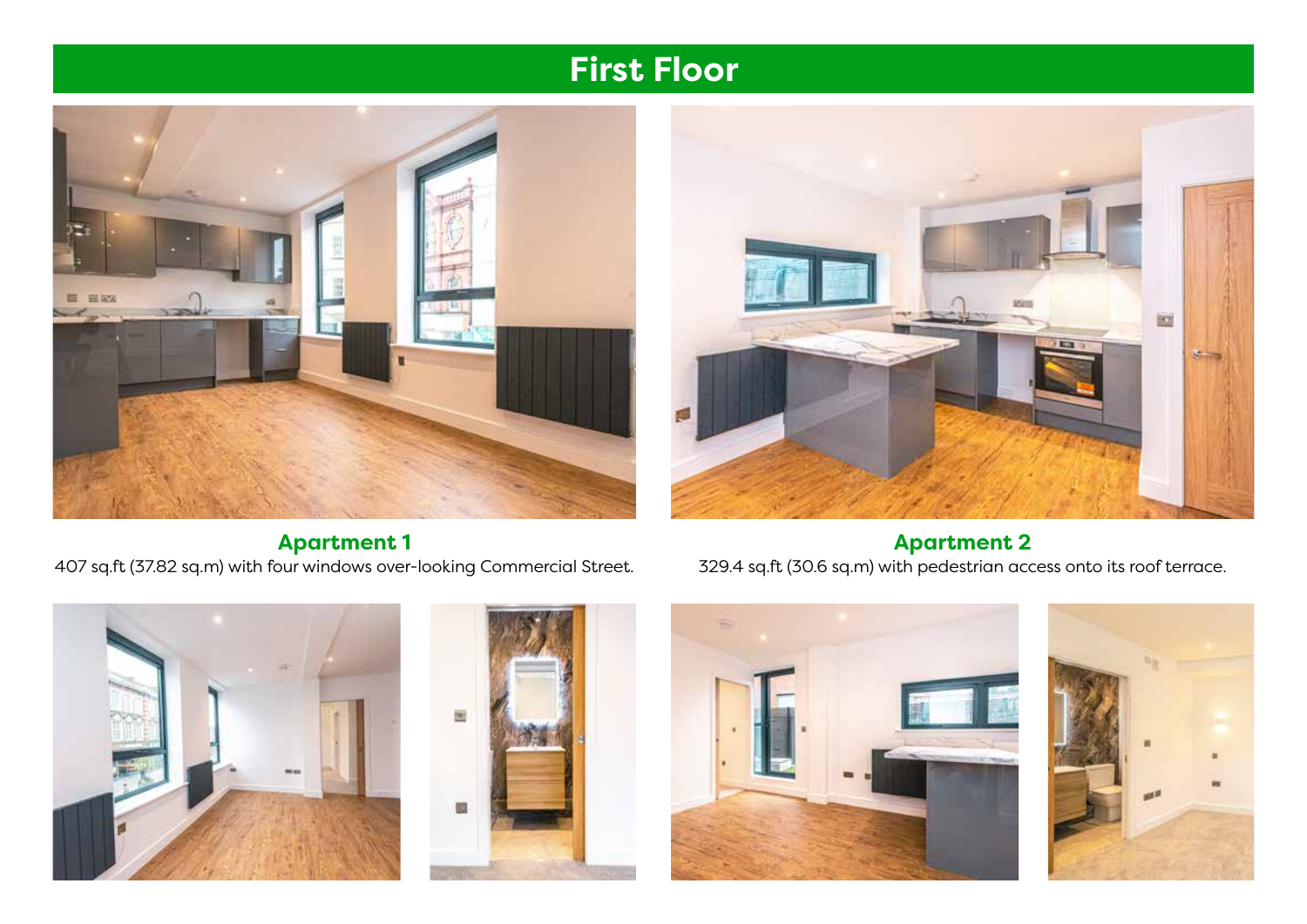# **Second Floor**





**Apartment 3**  408 sq.ft (38 sq.m) with four windows overlooking Commercial Street.

**Apartment 4**  376 sq.ft (35 sq.m) with four windows facing south east.







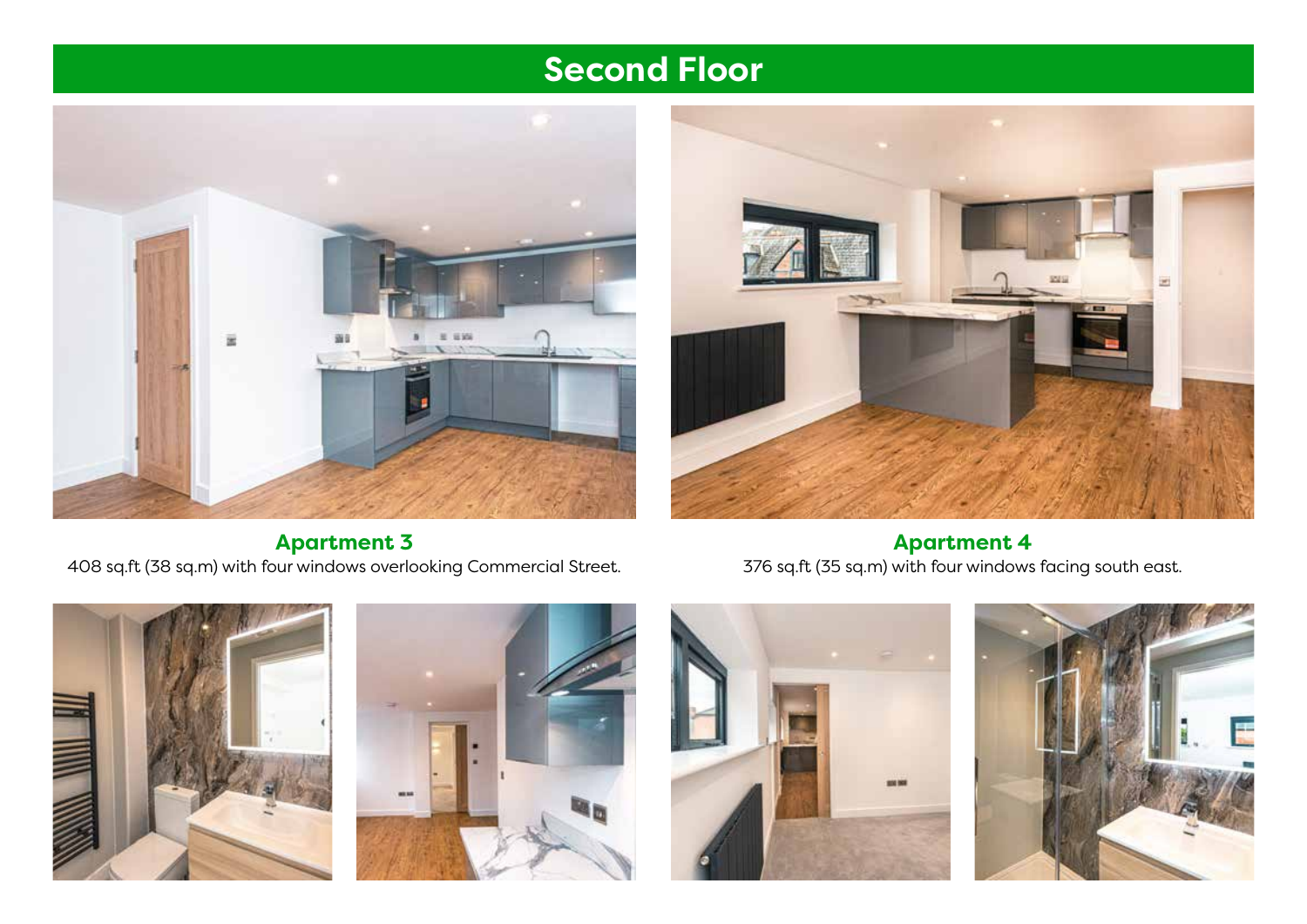

## **Second Floor**



### **Access to first floor apartments Up from basement**